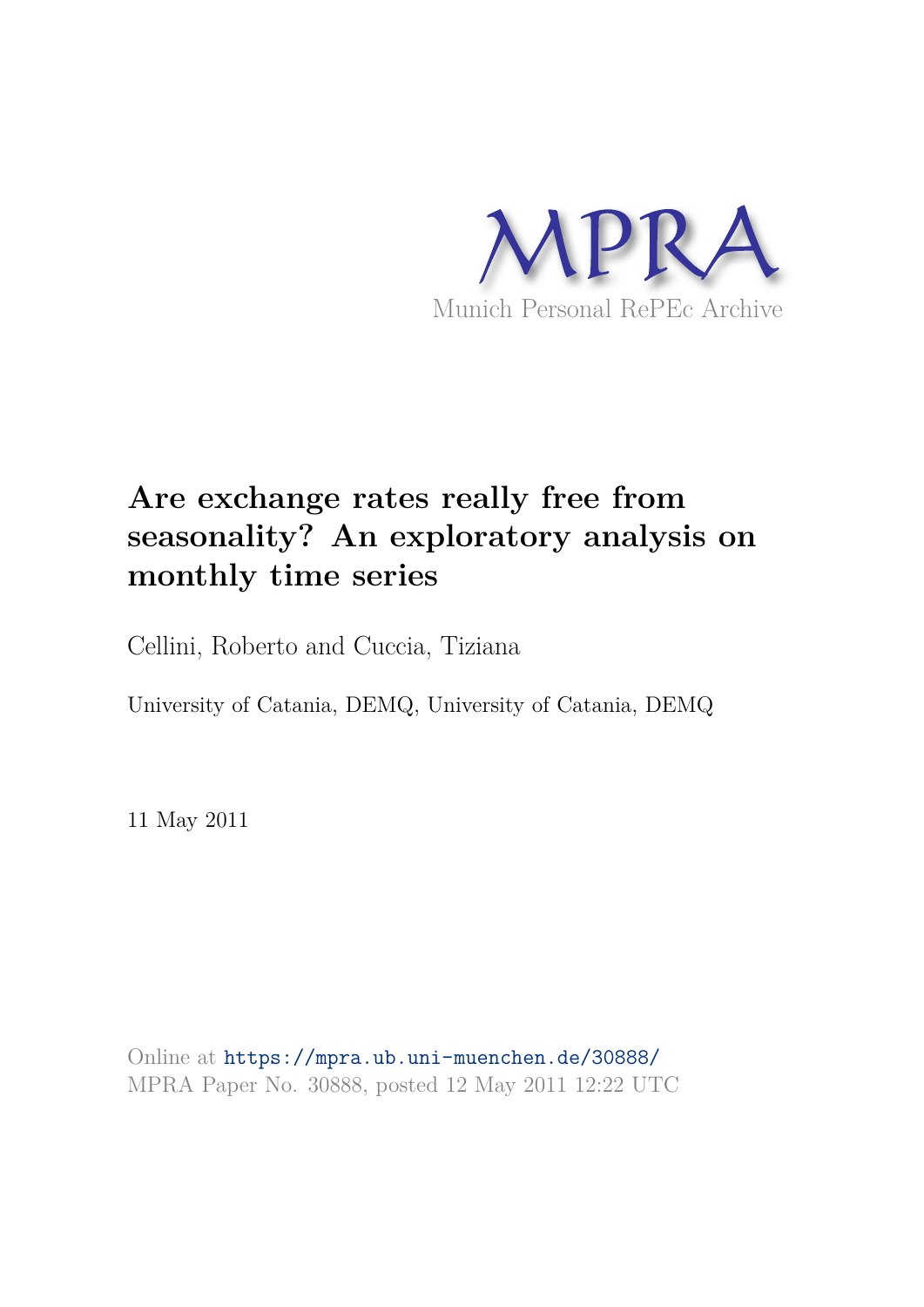## **Are exchange rates really free from seasonality? An exploratory analysis on monthly time series**

Roberto Cellini and Tiziana Cuccia

*Department of Economics and Quantitative Methods, University of Catania Corso Italia, 55- 95129 Catania – Italy*  Tel. +39 095 7537728 ; Fax +39 095 7537710 e-mail: cellini@unict.it ; cucciati@unict.it

**Abstract:** This article questions the assumption that exchange rates are non-seasonal and provides selected evidence of monthly time series of exchange rates in which significant seasonal components are present. However, the seasonal component appears to be absent in more recent data. Tentative explanations are suggested.

**JEL Classification:** C22, F31. **Keywords:** Seasonality, Exchange rates.

**Running title:** Are exchange rates really free from seasonality?

**Corresponding Author:** Roberto Cellini c/o Department of Economics and Quantitative Methods, University of Catania Corso Italia, 55- 95129 Catania – Italy Tel. +39 095 7537728 ; Fax +39 095 7537710 e-mail: cellini@unict.it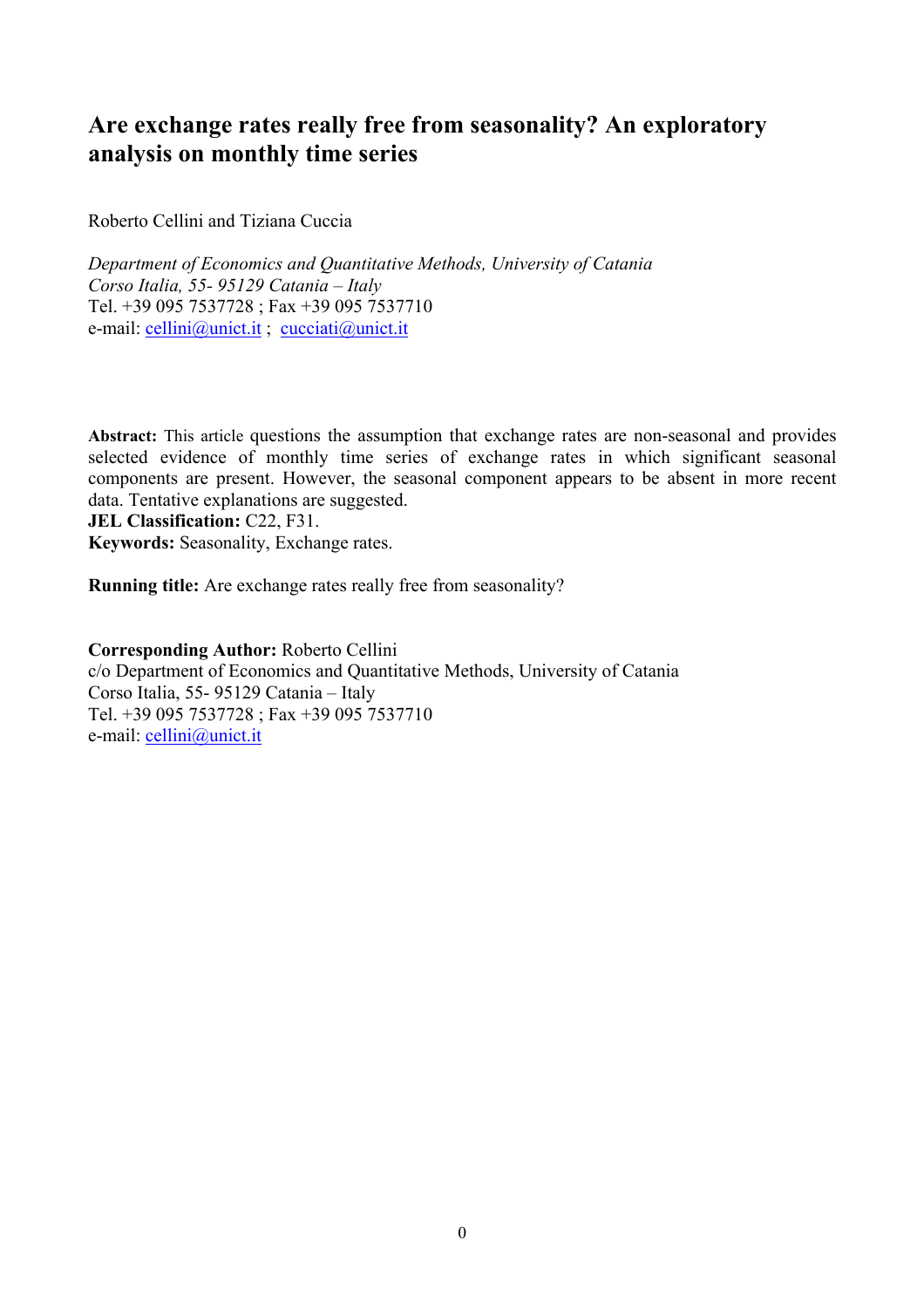## **Are exchange rates really free from seasonality? An exploratory analysis on monthly time series**

**Abstract:** This article questions the assumption that exchange rates are non-seasonal and provides selected evidence of monthly time series of exchange rates in which significant seasonal components are present. However, the seasonal component appears to be absent in more recent data. Tentative explanations are suggested.

**JEL Classification:** C22, F31.

**Keywords:** Seasonality, Exchange rates.

#### **1. Introduction**

A huge body of theoretical and empirical literature studies the pattern of exchange rates and their determinants at different frequencies. In this article, we focus on monthly time series. The available literature takes for granted that exchange rates observed with a monthly frequency exhibit no seasonality and integration of order 1 (see, e.g., Jiménez-Martin and Flores de Frutos, 2009).

 The absence of seasonality appears to be a sort of puzzle because the determinants of exchange rates show a great deal of seasonality if examined with a monthly frequency: consider money supply, interest rates, consumption expenditures, and so on. The explanation generally provided is as follows. Agents know that fundamental macroeconomic variables present seasonal variation, but they like to limit the seasonality of exchange rates, if possible, to limit the noise in price signals in the economic system. Smoothing the dynamics of exchange rates and preventing exchange rates from fluctuating seasonally are possible thanks to appropriate behaviors in capital and good markets. Agents can thus reach welfare-improving results (Miron, 1986; see also Meese and Rogoff, 1988, and Grilli and Roubini, 1992). If so, we should expect that financial market integration (and sophistication) entails more limited seasonal variation of exchange rates thanks to an increased possibility of financial smoothing. To check this point, we focus on selected bilateral exchange rates observed over periods between January 1974 and December 2010 (US dollar, German mark, Italian lira, Japanese yen, British pound, till to Euro, are considered). The evidence only partially confirms expectations.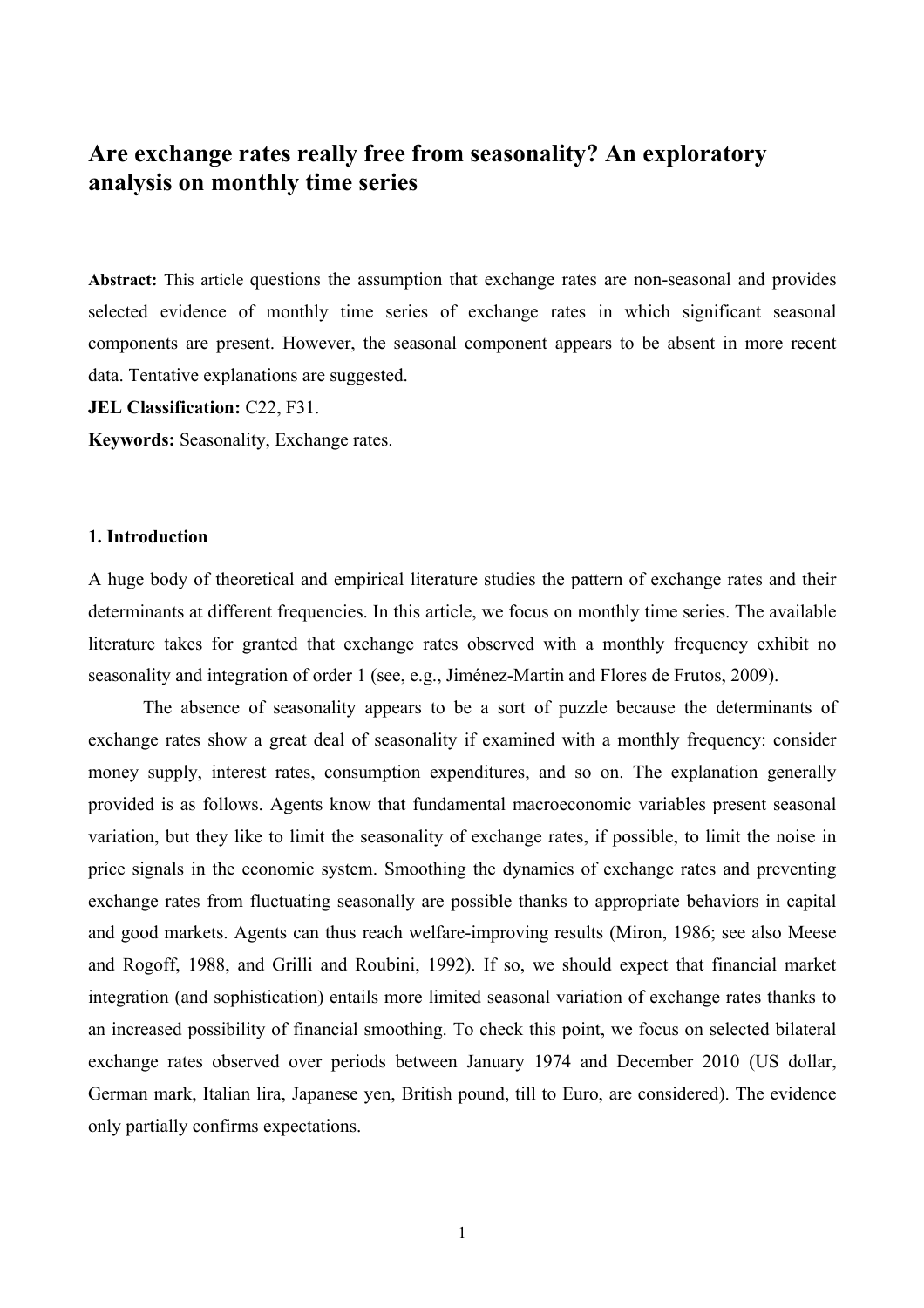In particular, we find that the exchange rates are far from being free from seasonality, broadly speaking. Seasonality is present in several cases, admittedly, concerning data from the decades of the Seventies and Eighties of the 20th century, whereas no seasonality emerges for more recent periods. This result could suggest that the increased financial integration of recent decades and the Euro's integration have indeed permitted a broader process of exchange rate smoothing over months.

#### **2. Data and test for seasonality**

 $\overline{a}$ 

In what follows, we consider monthly time series of bilateral nominal exchange rates. Each observation is the monthly average value of daily rates as provided by the European Central Bank.<sup>1</sup> For each of the considered monthly time series, we provide the following tests:

- 1) the *F*-test for evaluating the presence of stable seasonality, *FS*; essentially, this test is based on the quotient of two variances: the between-month variance and the residual variance. The acceptance of the null hypothesis means that no seasonal variability is present in the data;
- 2) the Kruskall-Wallis statistic, *K*, which evaluates the equality of median values across different months (a value of this statistic falling into the rejection region means that median values are not constant across months);
- 3) the *F*-test for evaluating the presence of moving seasonality, *FM*; this test (see, e.g., Higgison, 1975) is applied to the sum of the seasonal and irregular components of the time series (that is, the series without trend and cyclical components) and is based on the quotient of two variances, the variance between years and the residual variance. A test value falling in the rejection region means that the seasonal-irregular component of the series is not stable across years.

All of the mentioned tests are computed by the X-12-ARIMA program, which is the program provided by the US Census Bureau for evaluating (and disentangling) the seasonal components of time series. This program is among the most widely used in applied economic analyses. We also follow the suggested steps to evaluate and interpret the outcomes of testing procedures<sup>2</sup>.

<sup>1</sup> All series are readily downloadable, for instance, from the website http://uif.bancaditalia.it/UICFEWebroot .

 $2$  The suggested steps are outlined, e.g., in documents downloadable from the US Census Bureau website www.census.gov, where the mentioned note by Higgison is also provided, or from the SAS website, www.support.sas.com/documentation.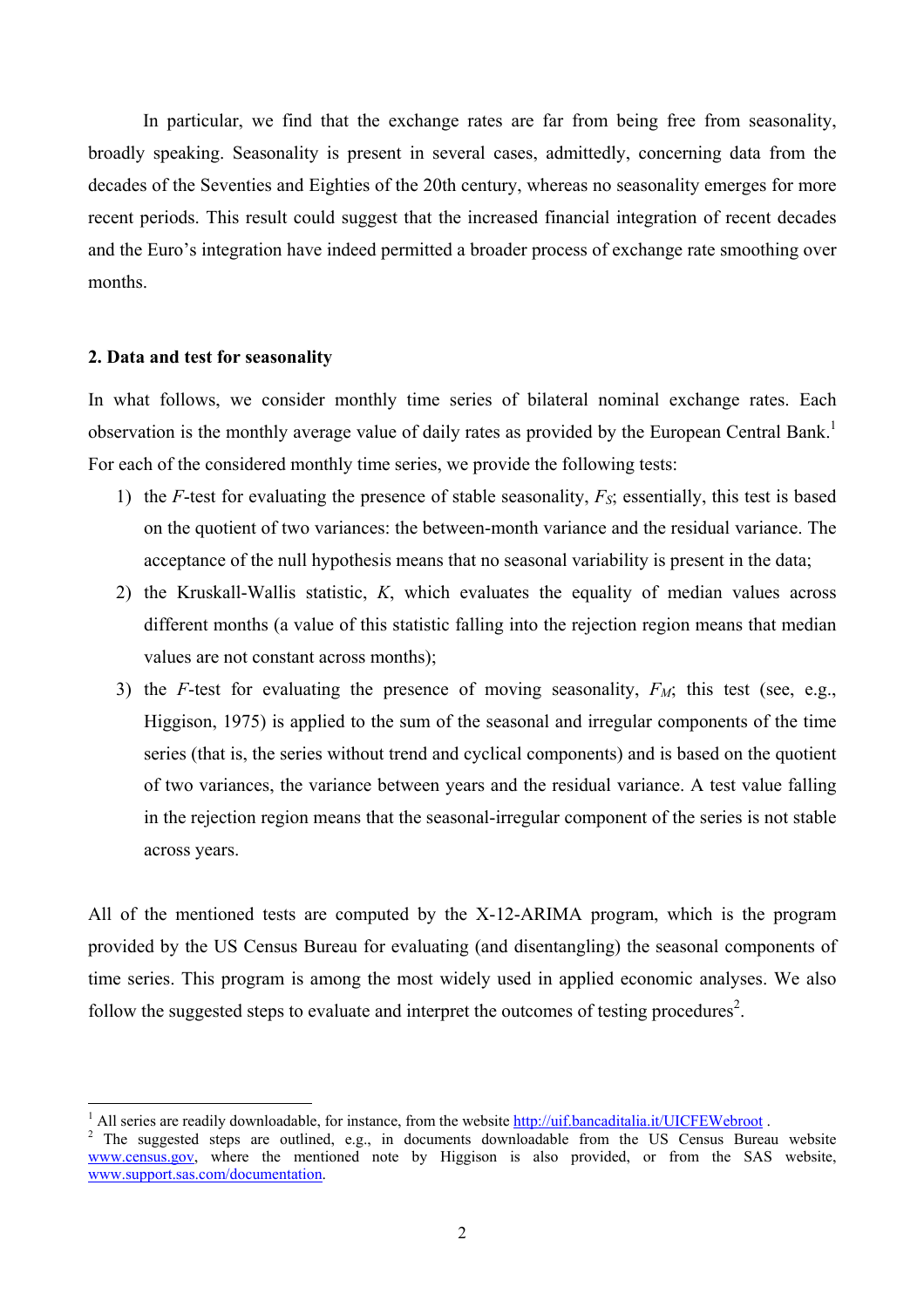If the *FS* test supports the null hypothesis of no stable seasonality, time series are considered not to be seasonal; generally, a consistent conclusion is also provided by the *K* test, which shows that median values are constant across months. If, on the other hand, the *FS* test rejects the null of no seasonality, assuming stability, seasonality is present. In the latter case, two outcomes can happen as far as the  $F_M$  test is concerned. If  $F_M$  accepts the null of no moving seasonality, stable seasonality is present, and the conclusion of "*identifiable stable seasonality present*" is reached; the program can easily disentangle the seasonal component. On the contrary, a rejection of the absence by part of *FM* means that the seasonal component is moving over years, and the process of disentangling seasonality is difficult because the presence of moving seasonality can cause distortion. Depending on the combination of different tests, the program leads to the conclusion of "*identifiable stable seasonality not present*" or "*identifiable stable seasonality probably not present*"; the appropriate conclusion (i.e., "identifiable seasonality not present" or "probably not present") depends on the degree of moving seasonality relative to stable seasonality and has to be based on different combinations of tests. Such "negative" conclusions are problematic if the ultimate goal is to disentangle seasonality.

Measures of goodness of the de-seasonal procedure can be computed; for instance, the M7 statistic, which varies over the interval [0,3], is widely used in applied economic research, and values lower than 1 indicate an accurate de-seasonal procedure. An additional measure is represented by the Q statistic, which has to be lower than 1 to judge the de-seasonal series as acceptable. Our main goal in this Note, however, is not to derive de-seasonal time series but just to evaluate the presence of seasonal components; thus, the presence of moving seasonality is a result that is important per se, even if it prevents disentangling the seasonal component in a correct and efficient way, and even if the diagnostic statistics of the de-seasonal procedure lead to judging the de-seasonal series as unsuitable. Here, we prefer to conclude that the series is "not-seasonal" (rather than, "identified stable seasonality is not present") in the case in which both (i) the *F*-test on stable seasonality *FS* does not reject the absence of seasonality at the 0.1% significance level and (ii) the *K* test does not reject the absence of seasonality at the 1% significance level. (The consideration of such threshold levels of confidence is recommended by US Census Bureau office and is generally taken into account by current applied research.) Results are presented in Table 1.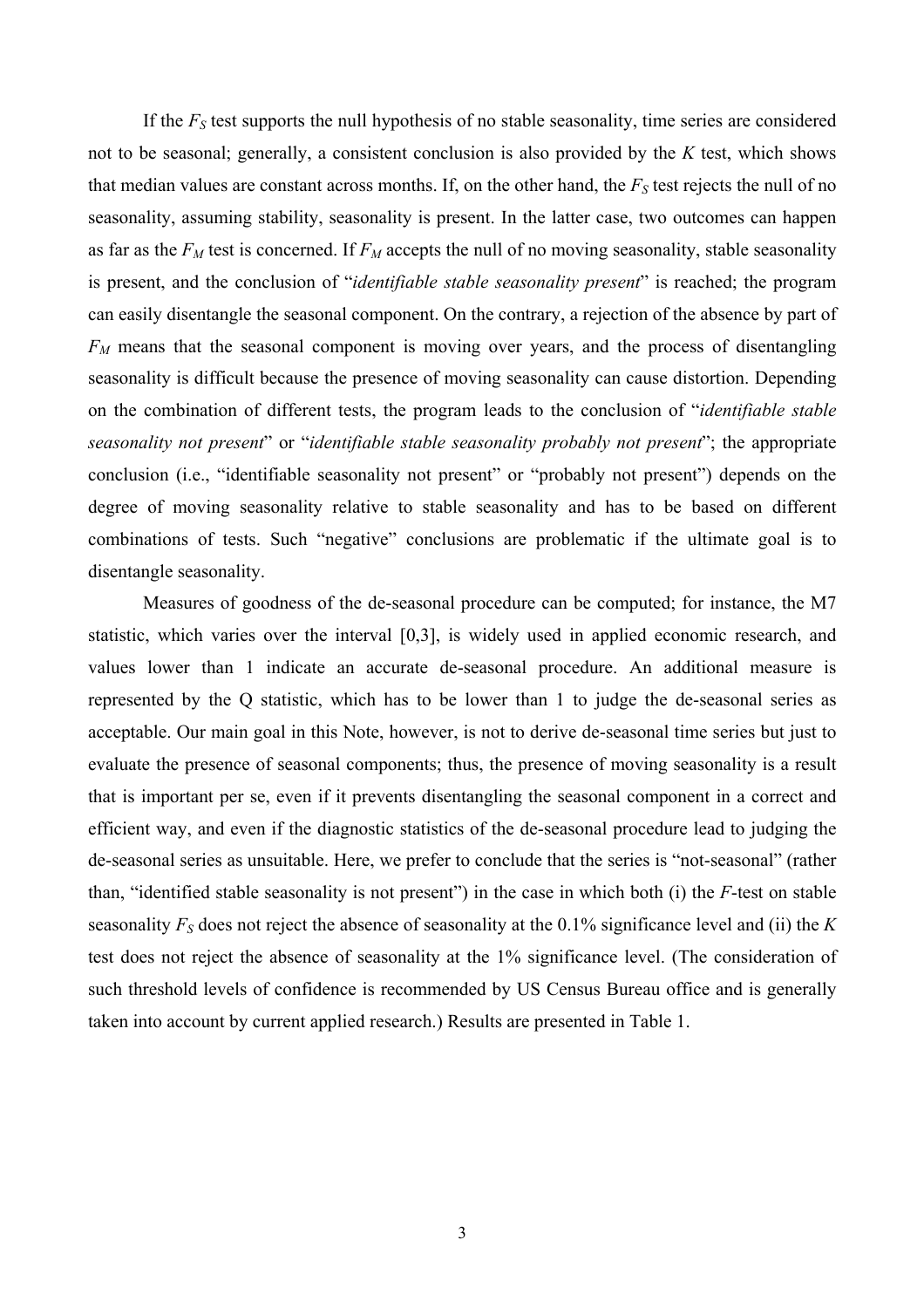| $\frac{1}{2}$   |                         |                     |                        |                       |              |   |               |   |
|-----------------|-------------------------|---------------------|------------------------|-----------------------|--------------|---|---------------|---|
|                 | (1)                     | (2)                 | (3)                    | (4)                   | (5)          |   |               |   |
|                 | F on stable             | K                   | $F$ on moving          | M7-statistics         | Conclusion   |   |               |   |
|                 | seasonality             |                     | seasonality            | Q-statistics          | $\mathbf{A}$ | B | $\mathcal{C}$ | D |
| (a1) DEM/USD    | $F_{11,180} = 7.001$ ** | $K_{11} = 67.720$   | $F_{15,165} = 2.105$   | $M7=0.97$             | A            |   |               |   |
| 1974m01-1989m12 |                         | $(p=.0000)$ #       |                        | $Q=0.73$              |              |   |               |   |
| (a2) DEM/USD    | $F_{11,132} = 4.661**$  | $K_{11}$ =41.50     | $F_{11,121} = 2.237$   | $M7=1.21$             |              |   | $\mathcal{C}$ |   |
| 1990m01-2001m12 |                         | $(p=.0000)$ #       |                        | $Q=0.85$              |              |   |               |   |
|                 |                         |                     |                        |                       |              |   |               |   |
| (b) LIT/USD     | $F_{11,324} = 4.842**$  | $K_{11} = 57.155$   | $F_{27\,297} = 2.297\$ | $M7=1.20$             |              |   | $\mathcal{C}$ |   |
| 1974m01-2001m12 |                         | $(p=.0000)$ #       |                        | $Q=0.90$              |              |   |               |   |
|                 |                         |                     |                        |                       |              |   |               |   |
| (c) LIT/DEM     | $F_{11.324} = 7.454**$  | $K_{11} = 95.319$   | $F_{27.297} = 9.002$ § | $M7=1.51$             |              |   | $\mathcal{C}$ |   |
| 1974m01-2001m12 |                         | $(p=.0000)$ #       |                        | $Q=0.92$              |              |   |               |   |
|                 |                         |                     |                        |                       |              |   |               |   |
| $(d1)$ GBP/USD  | $F_{11,192} = 2.087$    | $K_{11} = 26.897$   | $F_{16,176} = 2.577$ § | $\overline{M}$ 7=2.09 |              |   | $\mathcal{C}$ |   |
| 1974m01-1990m12 |                         | $(p=.0047)$ #       |                        | $Q=1.15$              |              |   |               |   |
| $(d2)$ GBP/USD  | $F_{11,228} = 2.584$    | $K_{11} = 22.881$   | $F_{19,209} = 5.8888$  | $M7=2.19$             |              |   |               | D |
| 1991m01-2010m12 |                         | $(p=0183)$          |                        | $Q=1.33$              |              |   |               |   |
|                 |                         |                     |                        |                       |              |   |               |   |
| $(e1)$ JPY/USD  | $F_{11.192} = 1.794$    | $K_{11}$ =20.655    | $F_{16.176} = 2.886$ § | $M7=2.09$             |              |   |               | D |
| 1974m01-1990m12 |                         | $(p=.0373)$         |                        | $Q=1.02$              |              |   |               |   |
| $(e2)$ JPY/USD  | $F_{11,228}$ =1.128     | $K_{11}$ =14.138    | $F_{19,209} = 3.523$ § | $M7=2.79$             |              |   |               | D |
| 1991m01-2010m12 |                         | $(p=2250)$          |                        | $Q=1.34$              |              |   |               |   |
|                 |                         |                     |                        |                       |              |   |               |   |
| (f) EUR/GBP     | $F_{11.132} = 2.523*$   | $K_{11} = 27.324\#$ | $F_{11,121} = 6.364\$  | $M7 = 2.27$           |              |   | $\mathcal{C}$ |   |
| 1999m01-2010m12 |                         | $(p=.0041)$         |                        | $Q=1.13$              |              |   |               |   |
|                 |                         |                     |                        |                       |              |   |               |   |
| $(g)$ EUR/JPY   | $F_{11,132} = 2.934*$   | $K_{11} = 31.291#$  | $F_{11,121} = 5.706$ § | $M7 = 2.03$           |              |   | $\mathcal{C}$ |   |
| 1999m01-2010m12 |                         | $(p=.0010)$         |                        | $Q=1.31$              |              |   |               |   |
|                 |                         |                     |                        |                       |              |   |               |   |
| (h) EUR/USD     | $F_{11,132}=0.979$      | $K_{11}$ =10.651    | $F_{11.121}$ =1.965    | $M7 = 2.56$           |              |   |               | D |
| 1999m01-2010m12 |                         | $(p=.4730)$         |                        | $O=1.29$              |              |   |               |   |

Table 1. Tests on seasonality

Note: Column (0): reports bilateral exchange rate; DEM stays for Deutsche Mark, USD for US dollar,

LIT for Italian Lira, JPY for Japanese Yen, GBP for UK pound, EUR for Euro.

Column (1):  $* / **$  means evidence of stable seasonality at the 1% / 0.1% level respectively; Column  $(2)$ : # means evidence of seasonality at the 1% level:

Column  $(3)$ :  $\&$  means evidence of moving seasonality at the 1% level;

Column (4): A= Identifiable stable seasonality present

 $B=$  Identifiable stable seasonality probably not present (according to the X-12 Arima procedure definition)

C= Identifiable stable seasonality not present (according to the X-12 Arima procedure)

D= Not seasonal (both the F test at the 0.1% significance and K test at the 1% significance lead to accept the absence of seasonality assuming stability)

In the case of the exchange rate between the German mark (DEM) and US dollar (USD), if we split the sample into two sub-periods (before and after January 1990), stable seasonality is present and detectable (thanks to its stability) in the first sub-period (January 1974 to December 1989), whereas it is present but not detectable because of the instability over the second period (lines a).

In the cases of the Italian lira (LIT) vs. USD and DEM, respectively, the evidence is substantially the same in different sub-periods (for this reason, the evidence concerning the different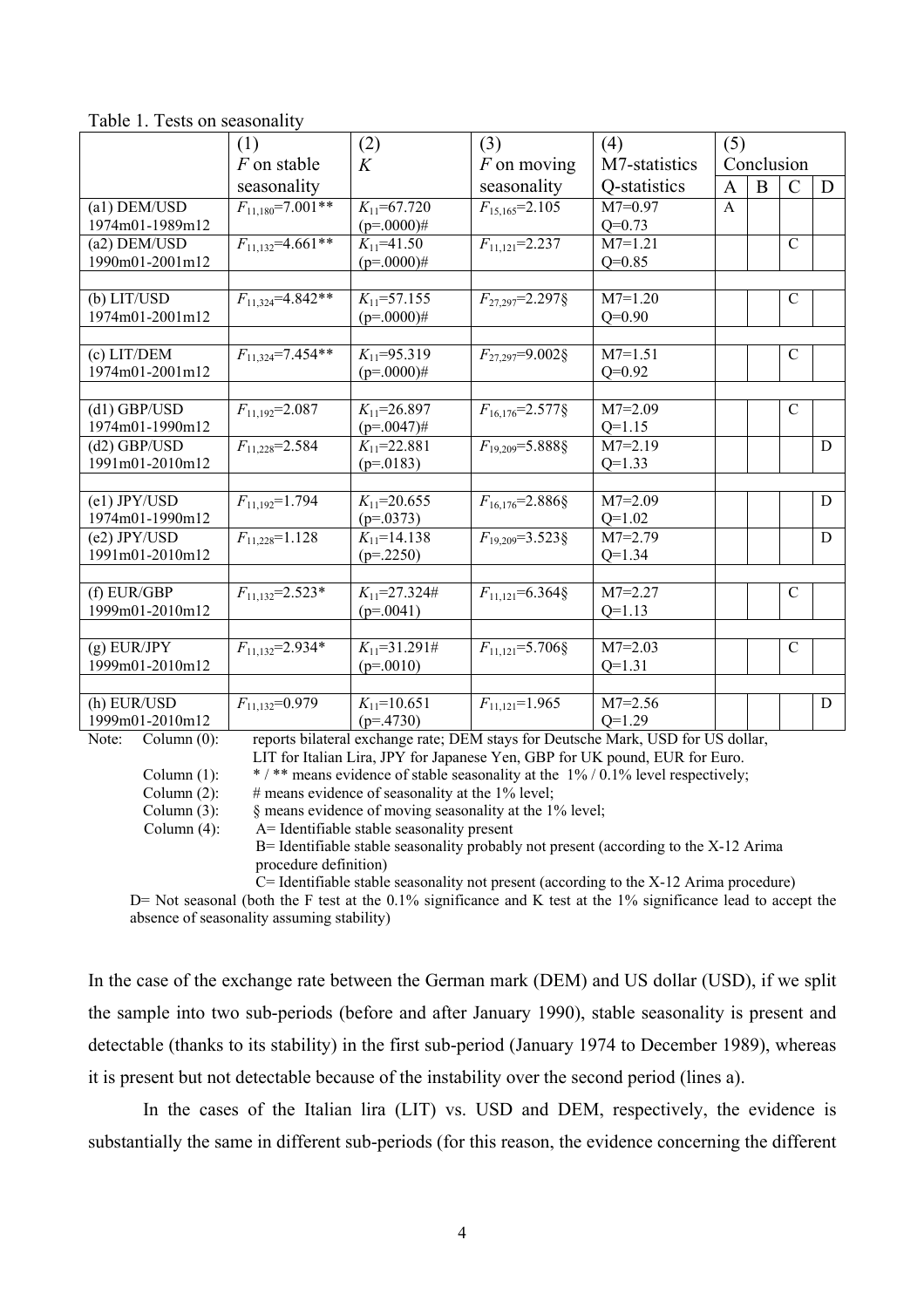sub-periods is not provided by Table 1): monthly seasonality is present, but its instability does not permit it to be disentangled. (If we performed the test over the whole period, the conclusion would have been B, "Identifiable stable seasonality probably not present").

In the case of the exchange rate of the British pound (GBP) vs. USD, both the *F*-test and the *K*statistic lead to acceptance of the absence of seasonality only for the sub-period 1991-2010, whereas in the previous considered period (1974-1990) the *K*-statistic is unable to support the absence of seasonality (however, the instability prevents its identification).

The inability of the tests to support the absence of seasonality, combined with significant instability of the seasonal component, applies also to the cases of the Euro (EUR) vs. GBP and Japanese yen (JPY), respectively.

Finally, EUR/USD (1999-2010) and JPY/USD (over both periods, 1974-90 and 1991-2010) are cases in which both the F test and K statistic indicate that the data are not seasonal.

In general, only in a few cases do all tests indicate that no seasonality is present (considering the recommended levels of confidence). These cases generally pertain to recent periods, apart from the case of JPY vs. USD over the 1974-1990 time span. In seven cases, signs of seasonality are present, although in six out of these seven cases, seasonality is not detectable because of its instability. In one case, identifiable stable seasonality emerged: the DEM-USD exchange rate over the Seventies and Eighties.

In our view, these pieces of evidence do not permit us to conclude that monthly seasonality is not a problem for exchange rates, as is assumed generally in the available literature. However, and admittedly, it is true that the problem of seasonality appears to diminish as more recent time periods are taken into consideration.

#### **3. Concluding comments**

As concerns the seasonality of monthly time series of bilateral nominal exchange rates, a variety of different results emerge in different cases from the real-world evidence. Nevertheless, in our view, the evidence lends itself to a clear interpretation. Generally speaking, seasonality is present during less recent periods. In more recent periods, the evidence of seasonality is absent according to widely accepted criteria.

We are ready to explain this evidence connecting the "disappearance of seasonality" with the growing financial integration. From this perspective, the following current interpretation can be accepted: determinants of exchange rates are seasonal; however, when possible, agents smooth the seasonal fluctuations of exchange rates. This is easier in a more financially integrated world.